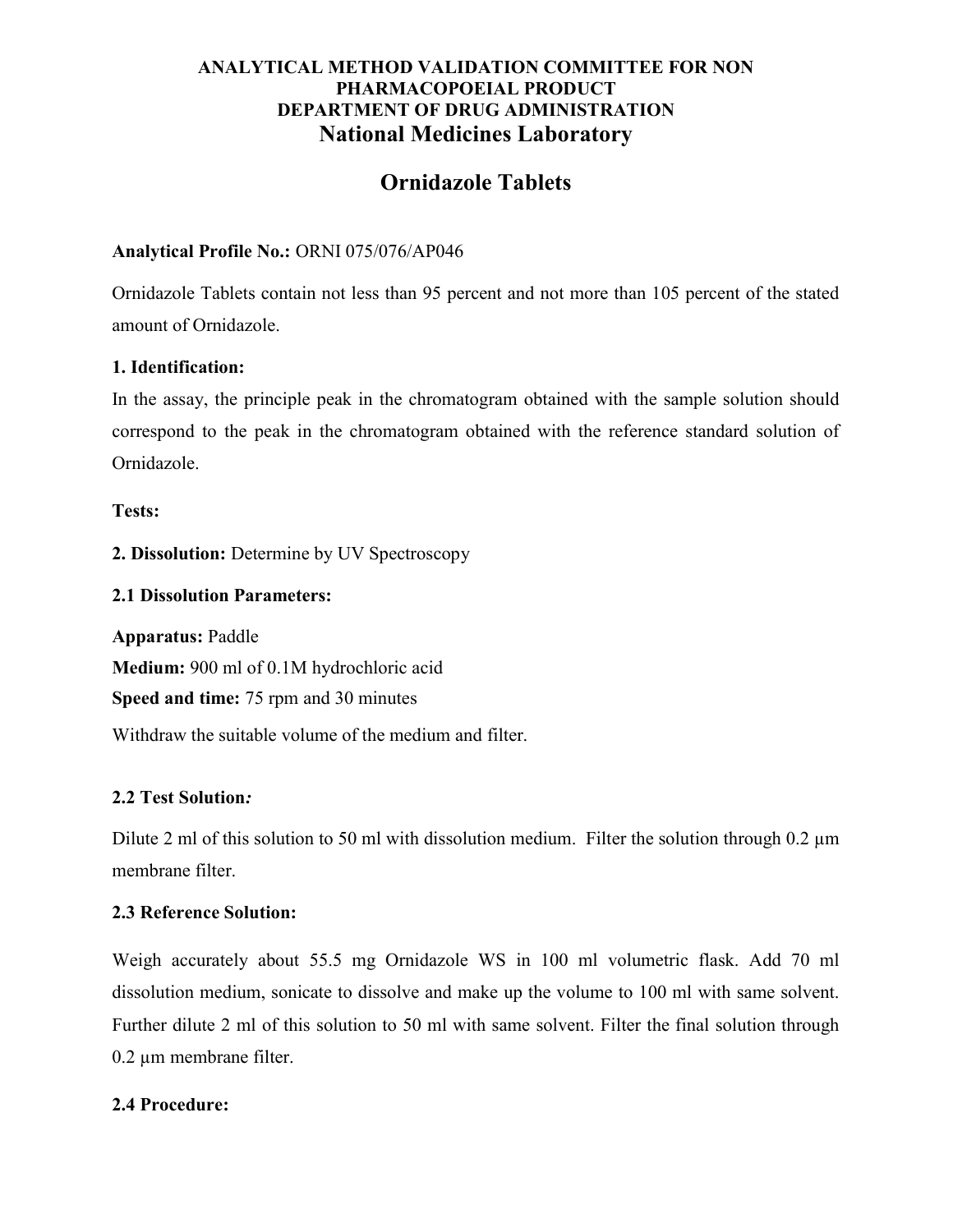# ANALYTICAL METHOD VALIDATION COMMITTEE FOR NON PHARMACOPOEIAL PRODUCT DEPARTMENT OF DRUG ADMINISTRATION National Medicines Laboratory

Measure the absorbance of both standard and sample solution at about 277 nm taking dissolution medium as blank. Calculate the % release of Ornidazole.

## 2.6 Limit:

D. Not less than 80 per cent of the stated amount of Ornidazole.

3. Assay: Determine by Liquid Chromatography

**3.1 Buffer:** Weigh 0.55 g of potassium dihydrogen phosphate  $(KH_2PO_4)$  in 400 ml of HPLC grade water. Dissolve by stirring.

## 3.2 Test solution:

Weigh individually 20 tablets and crush the tablet into fine powder. Weigh a quantity of powder equivalent to 50 mg of Ornidazole in 100 ml volumetric flask, add 70 ml of methanol, sonicate for 10 minutes to dissolve and make volume to 100 ml with same solvent. Dilute 5 ml of this solution to 50 ml with mobile phase. Filter the final solution through 0.2  $\mu$ m membrane filter.

#### 3.3 Reference solution:

Weigh accurately about 50 mg Ornidazole WS in 100 ml volumetric flask. Add about 70 ml of methanol and sonicate for about 10 minutes to dissolve and make up the volume to 100 ml with same solvent. Dilute 5 ml of this solution to 50 ml with mobile phase. Filter the solution through 0.2 µm membrane filter.

#### 3.4 Chromatographic system:

Column: C18, 25 cm x 4.6 mm, 5 µm Injection volume: 20 µl Flow rate: 1.0 ml per minute Wavelength: 318nm Detector: UV Mobile phase: a mixture of 60 volumes of buffer and 40 volumes of methanol